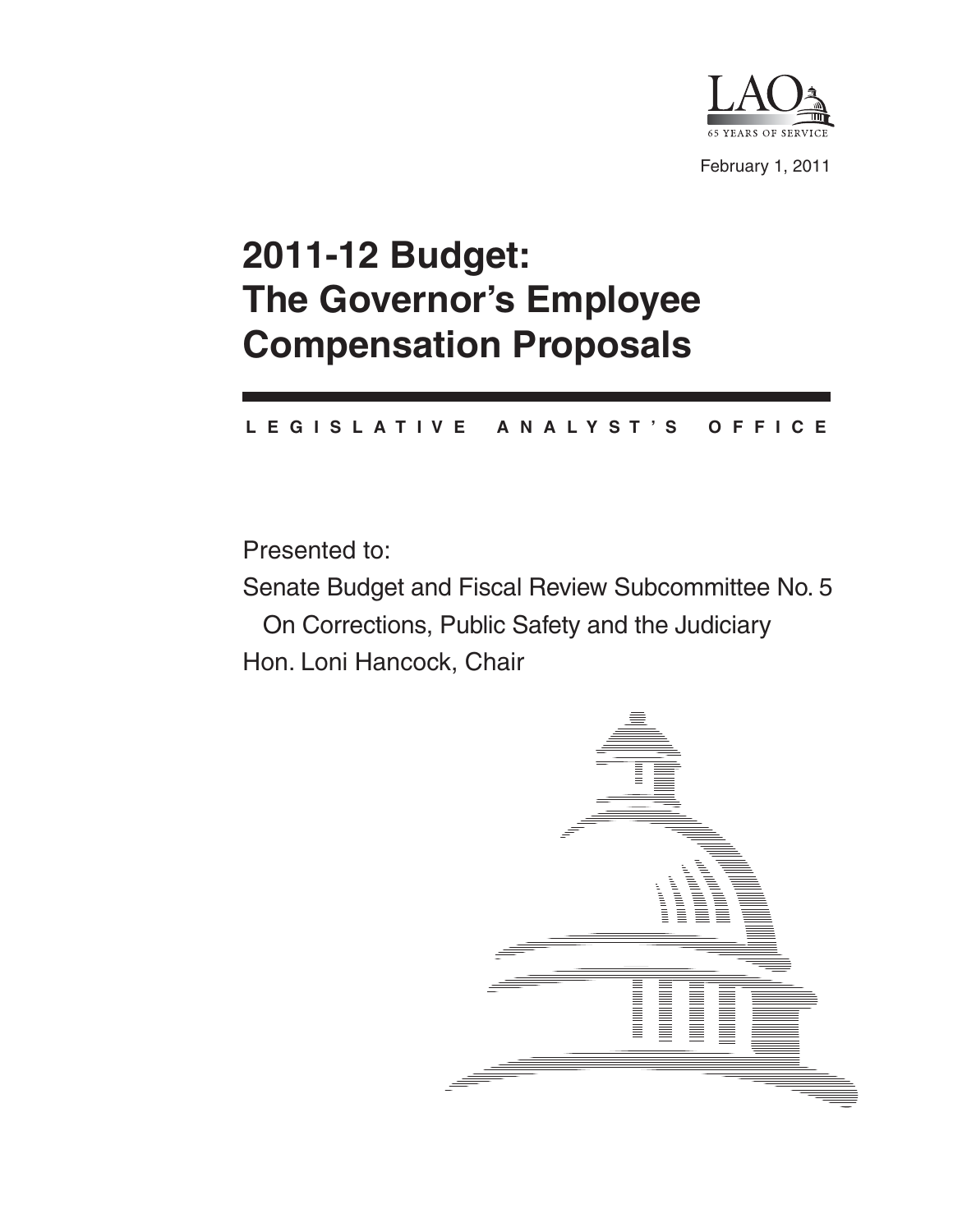

### **Employee Compensation Background**





**Estimated Total State Employment.** The state employs about 358,000 people at a salary cost of about \$23.6 billion (all funds). About two-thirds of these employees work in the executive branch.



 *223,000 Executive Branch Employees.* California Department of Corrections and Rehabilitation (CDCR) accounts for about 30 percent of the executive branch workforce. About 83 percent of the executive branch is represented by one of the state's 21 bargaining units. Most of the remaining 17 percent of the workforce are managers, supervisors, and Governor appointees.



**Z** *Costs.* Executive branch employee compensation accounts for about 12 percent of projected General Fund expenditures in 2011-12. It includes: \$7 billion in salaries and \$3.4 billion in benefits.

#### LEGISLATIVE ANALYST'S OFFICE 1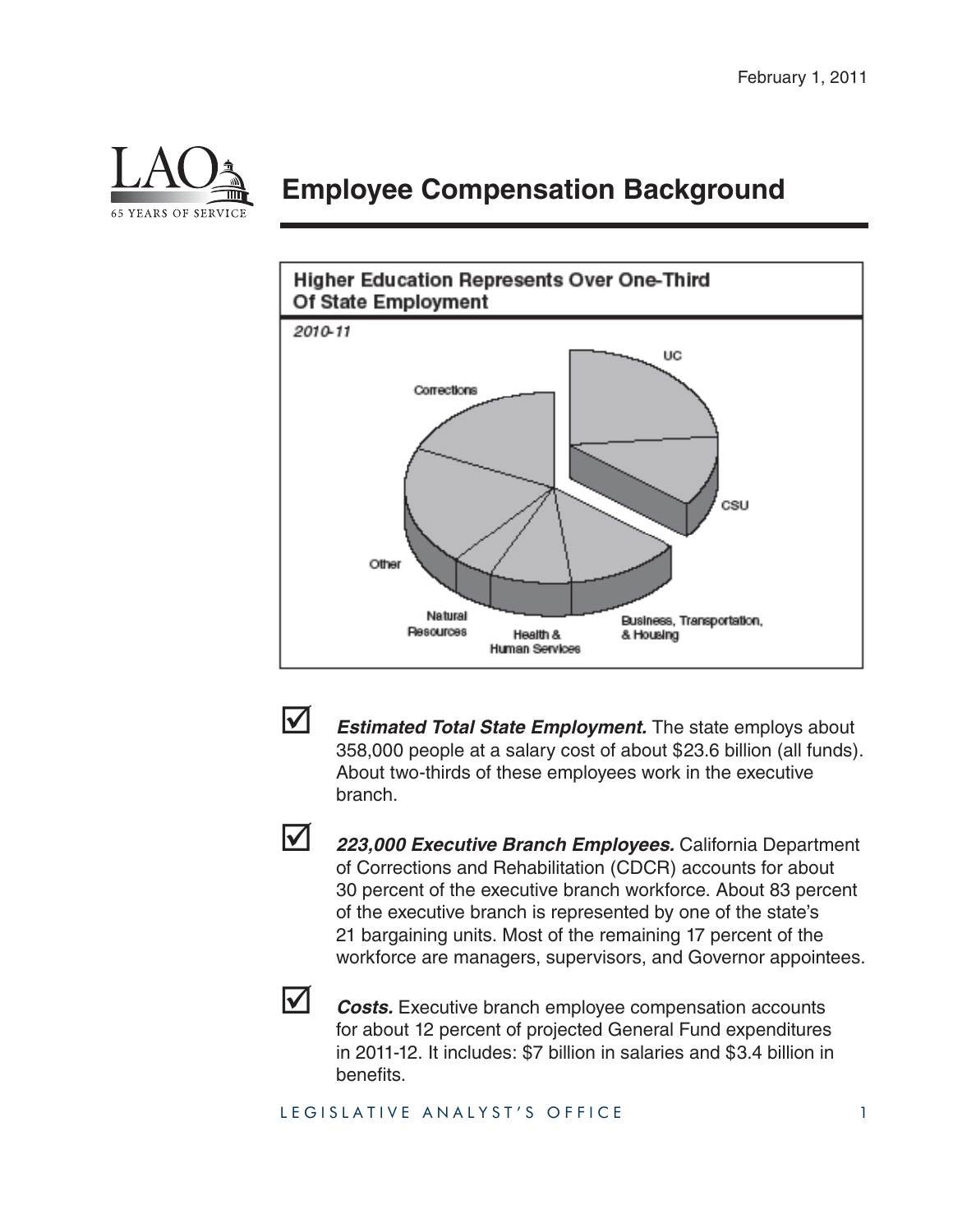

### **Memorandum of Understanding (MOU) Process**

*Ralph C. Dills Act.* With passage of the Dills Act in 1977, the Legislature authorized collective bargaining between unions representing rank-and-file state employees and the administration.



**12** Legislature and Employee Ratification. The Legislature and bargaining unit members must ratify the key provisions of MOUs in order for them to take effect. In addition, under the Dills Act, the Legislature annually may choose whether to appropriate funds in the budget to continue the financial provisions of each MOU.



 *Fiscal Analysis Requirement.* Section 19829.5 of the Government Code—approved by the Legislature in 2005 requires the Legislative Analyst's Office (LAO) to produce a fiscal analysis of tentative MOUs within ten days of receiving them and specifies that legislative ratification of MOUs should not occur until either the LAO has presented its review or ten days have passed from the time the LAO received the MOUs.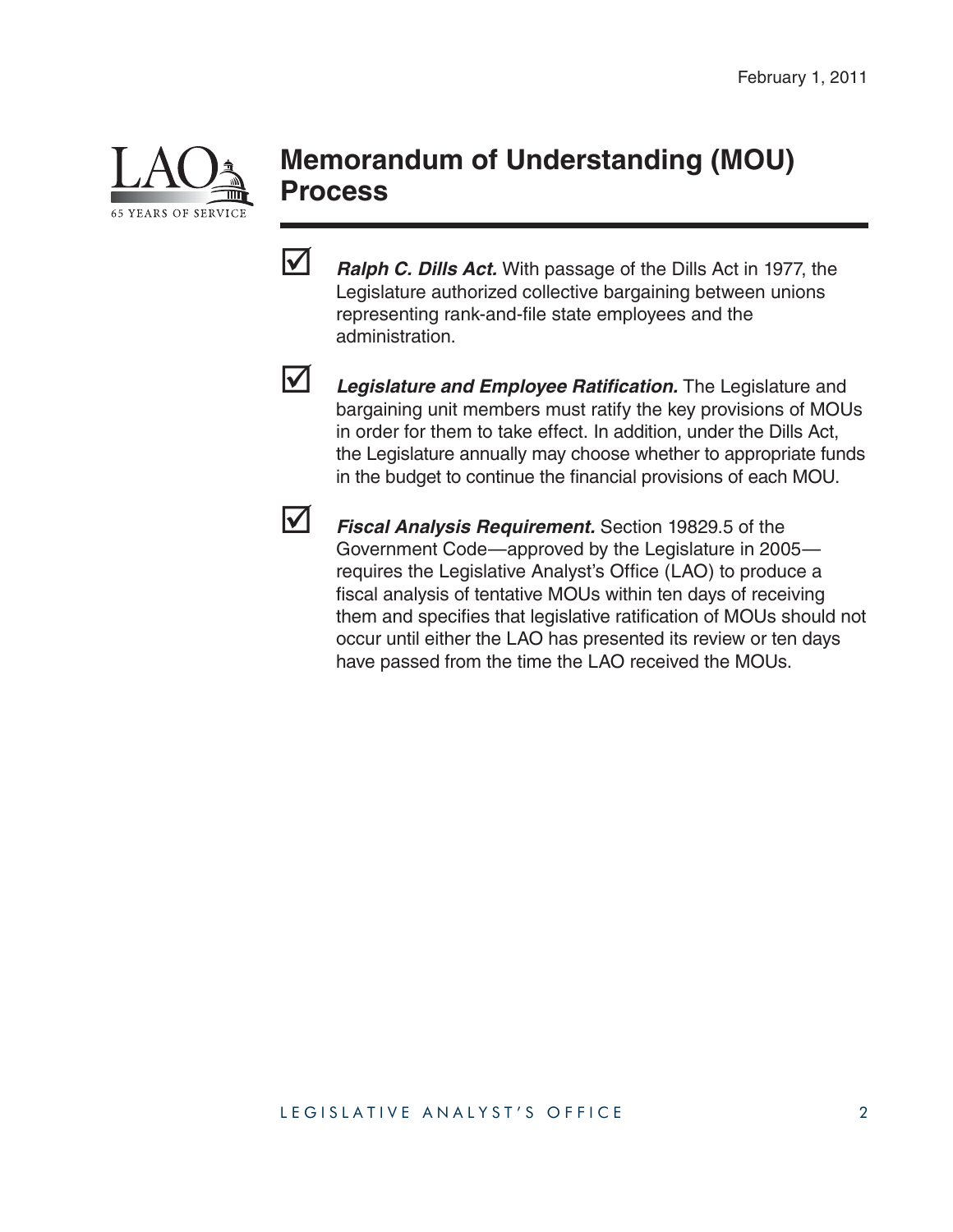

## **Current Status of Bargaining Unit Contracts**

| <b>Status of State Employee</b><br><b>Collective Bargaining Agreements</b> |                                |                              |
|----------------------------------------------------------------------------|--------------------------------|------------------------------|
|                                                                            | Percent of<br><b>Workforce</b> | <b>MOU Ratification Bill</b> |
| <b>Bargaining Units With New Contracts</b>                                 |                                |                              |
| 1-Administrative, Financial, and Staff Services                            | 21.1%                          | AB 1625 (J. Pérez)           |
| 3-Educators and Librarians (Institutional)                                 | 1.0                            | AB 1625 (J. Pérez)           |
| 4-Office and Allied                                                        | 12.4                           | AB 1625 (J. Pérez)           |
| 5-Highway Patrol                                                           | 3.0                            | SB 846 (Correa)              |
| 8-Firefighters                                                             | 2.3                            | AB 1592 (Buchanan)           |
| 11-Engineering and Scientific Technicians                                  | 1.1                            | AB 1625 (J. Pérez)           |
| 12-Craft and Maintenance                                                   | 4.8                            | SB 846 (Correa)              |
| 14-Printing Trades                                                         | 0.2                            | AB 1625 (J. Pérez)           |
| 15-Allied Services (Custodial, Food, Laundry)                              | 2.0                            | AB 1625 (J. Pérez)           |
| 16-Physicians, Dentists, and Podiatrists                                   | 0.8                            | AB 1592 (Buchanan)           |
| 17-Registered Nurses                                                       | 2.2                            | AB 1625 (J. Pérez)           |
| 18-Psychiatric Technicians                                                 | 2.7                            | SB 846 (Correa)              |
| 19-Health and Social Services/Professional                                 | 2.3                            | AB 1592 (Buchanan)           |
| 20-Medical and Social Services                                             | 1.5                            | AB 1625 (J. Pérez)           |
| 21-Education and Libraries (Noninstitutional)                              | 0.3                            | AB 1625 (J. Pérez)           |
| <b>Percentage of Workforce With New Contracts</b>                          | 57.7%                          |                              |
| <b>Bargaining Units With Expired Contracts</b>                             |                                |                              |
| 2-Attorneys                                                                | 1.6%                           | Expired                      |
| 6-Correctional Peace Officers                                              | 13.8                           | Expired                      |
| 7-Protective Services and Public Safety                                    | 3.0                            | Expired                      |
| 9-Professional Engineers                                                   | 4.9                            | Expired                      |
| 10-Professional Scientific                                                 | 1.2                            | Expired                      |
| 13-Stationary Engineer                                                     | 0.4                            | Expired                      |
| <b>Percentage of Workforce With Expired Contracts</b>                      | 25.0%                          |                              |
| <b>Supervisors and Managers</b>                                            | 17.3%                          | Not Applicable               |



 *Most Employee Bargaining Units Have Active Contracts.* As indicated above, most bargaining units have active MOUs.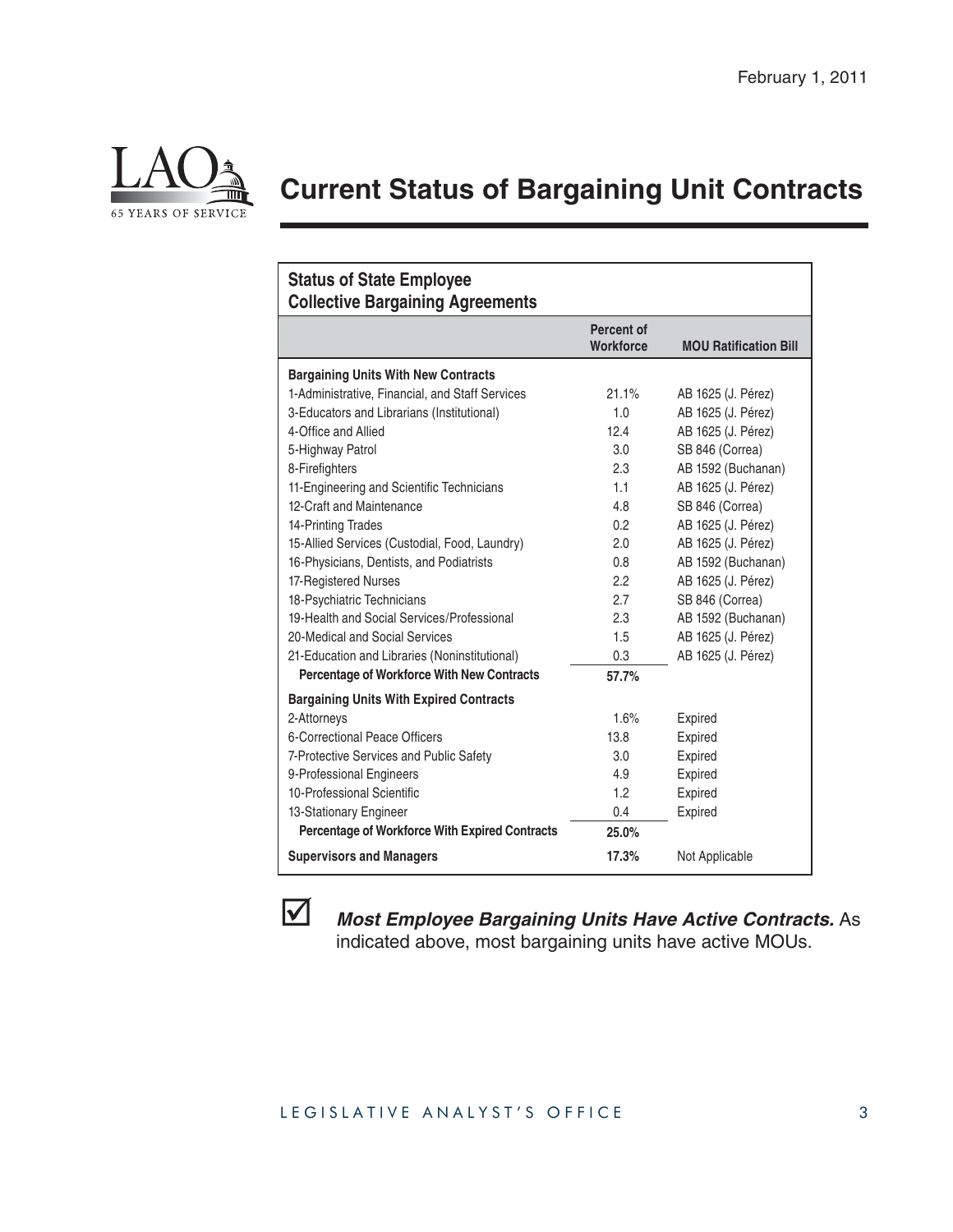

### **Status of State Employee Cost Savings Policies**

#### **Major Employee Compensation Policies Resulting From Collective Bargaining and Administrative Actions**

*(Excludes Legislative, Judicial, and University Employees)*

|                                                                                                      |                                           | <b>Employees in Bargaining Units</b>                                     |                                                                |
|------------------------------------------------------------------------------------------------------|-------------------------------------------|--------------------------------------------------------------------------|----------------------------------------------------------------|
|                                                                                                      | <b>Managers and</b><br><b>Supervisors</b> | <b>With Current</b><br><b>Collective Bargaining</b><br><b>Agreements</b> | <b>With Expired Collective</b><br><b>Bargaining Agreements</b> |
| <b>Unpaid Leave Days</b>                                                                             |                                           |                                                                          |                                                                |
| One per month for 12 months,<br>"Personal Leave Program"                                             | Yes                                       | Yes, except Units 5<br>and 8                                             | No                                                             |
| Three per month "furlough" pursuant to<br>executive orders                                           | No                                        | No                                                                       | Yes, with limited<br>exceptions                                |
| <b>Retirement</b>                                                                                    |                                           |                                                                          |                                                                |
| Increased employee contributions                                                                     | Yes                                       | <b>Yes</b>                                                               | No.                                                            |
| New formula for new state employees                                                                  | Yes                                       | Yes                                                                      | Yes                                                            |
| <b>Other</b>                                                                                         |                                           |                                                                          |                                                                |
| Two floating paid leave days annually                                                                | Yes                                       | Yes, except Units 5, 8,<br>12, 16, 18, and 19 <sup>a</sup>               | No                                                             |
| Employees at top step get a pay<br>increase in 2012 or 2013                                          | Yes                                       | Yes                                                                      | <b>No</b>                                                      |
| During collective bargaining agreement,<br>salaries continuously appropriated<br>during late budgets | <b>No</b>                                 | Yes                                                                      | No.                                                            |
| <sup>a</sup> Unit 19 receives one floating paid leave day annually.                                  |                                           |                                                                          |                                                                |



*State Employee Cost Savings Policies.* The above figure summarizes the recently adopted cost savings policies that apply to: managers and supervisors, employees in bargaining units with active MOUs, and employees in bargaining units with expired MOUs.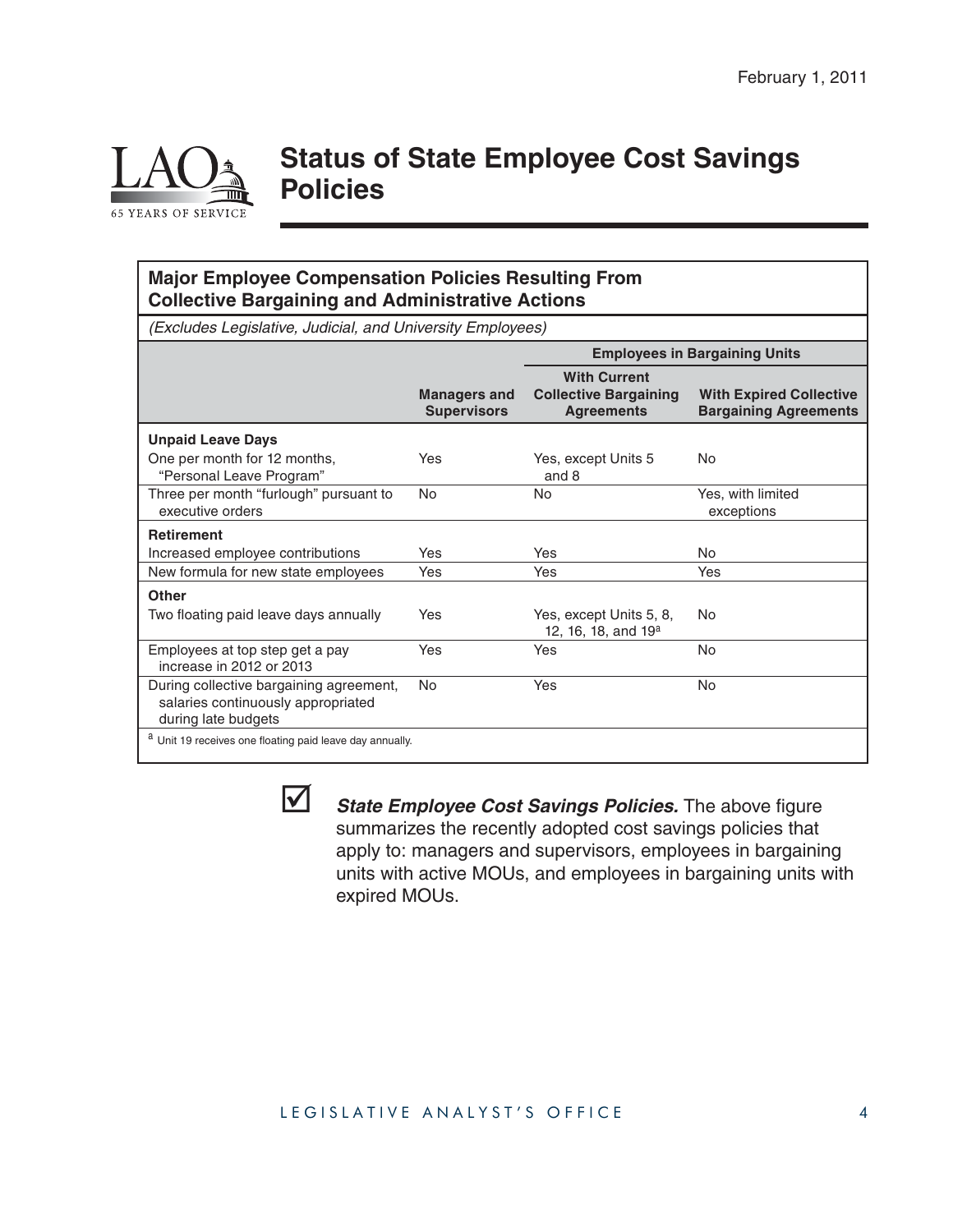

### **2010-11 Budget Assumed \$1.5 Billion in General Fund Savings**



 *Collective Bargaining and Administrative Actions: \$896 Million General Fund (\$661 Million Other Funds).* The budget assumed that the state would reduce General Fund employee compensation costs through (1) new contracts and (2) administrative actions that affect employees with expired contracts and employees not represented by unions.



 *5 Percent Workforce Cap: \$450 Million General Fund (\$353 Million Other Funds).* The budget assumed additional General Fund savings resulting from an unallocated cut to personnel costs across all departments.



 *Operating Expenses and Equipment (OE&E): \$130 Million General Fund.* Associated with the workforce cap, the budget assumed that the state would capture \$130 million in OE&E savings.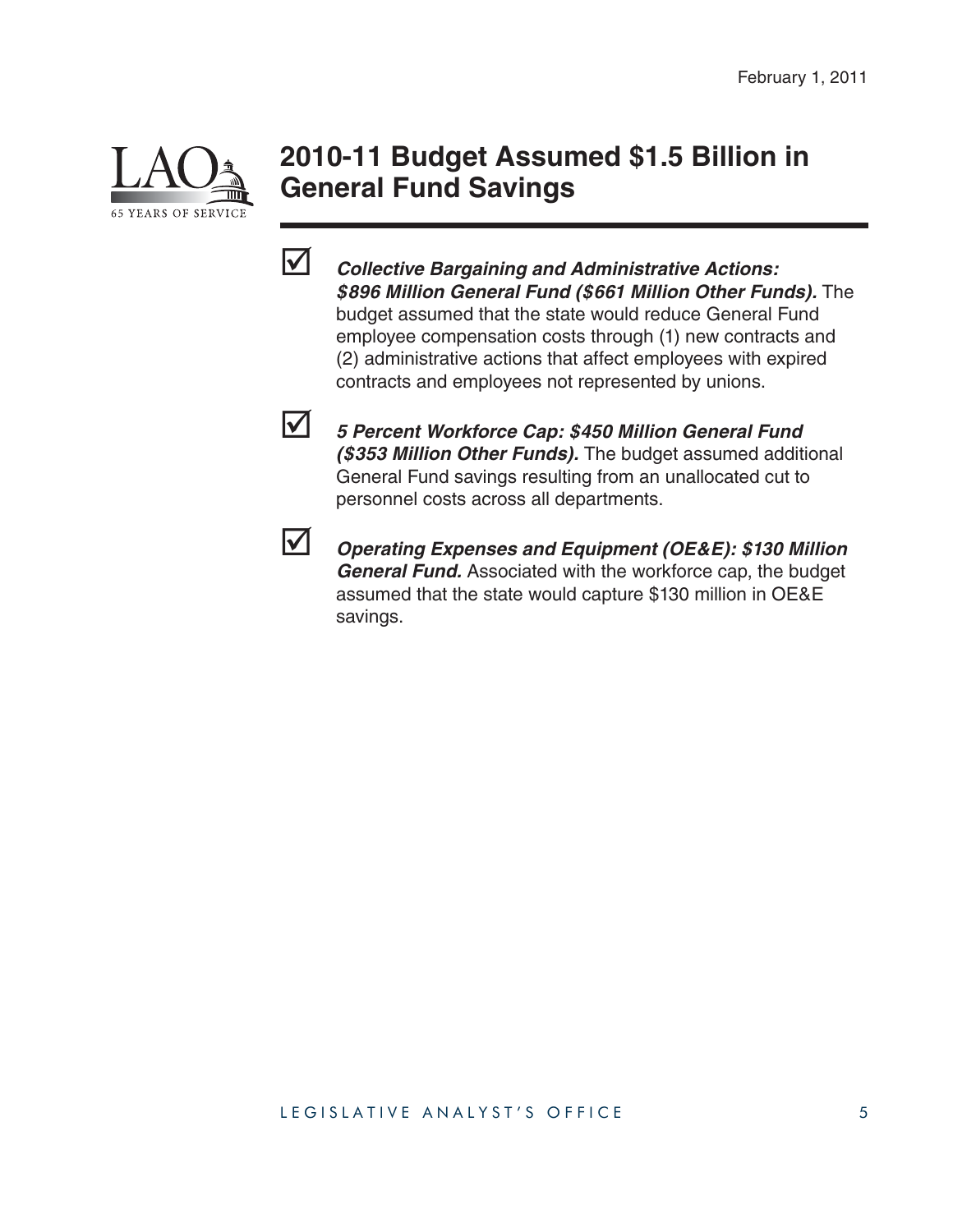

### **Administration: One-Third of 2010-11 Budget Savings Unachievable**



 *Erosions in Collective Bargaining and Administrative Actions Savings: \$166 Million General Fund (\$764,000 Other Funds).* The Governor assumes that the contracts negotiated in 2010 and the administrative actions to cut employee compensation will fail to achieve the targeted savings.



 *Erosions in Workforce Cap: \$281 Million General Fund (\$48 Million Other Funds).* The CDCR will miss its savings target by \$272 million. Three other departments—Department of Developmental Services, Department of Social Services, and Department of Veterans Affairs (DVA)—also are unable to cut personnel costs to achieve their full workforce cap savings.



**M** *Erosions in OE&E Savings: \$100 Million General Fund.* The administration assumes the state will only capture \$30 million of the anticipated OE&E savings.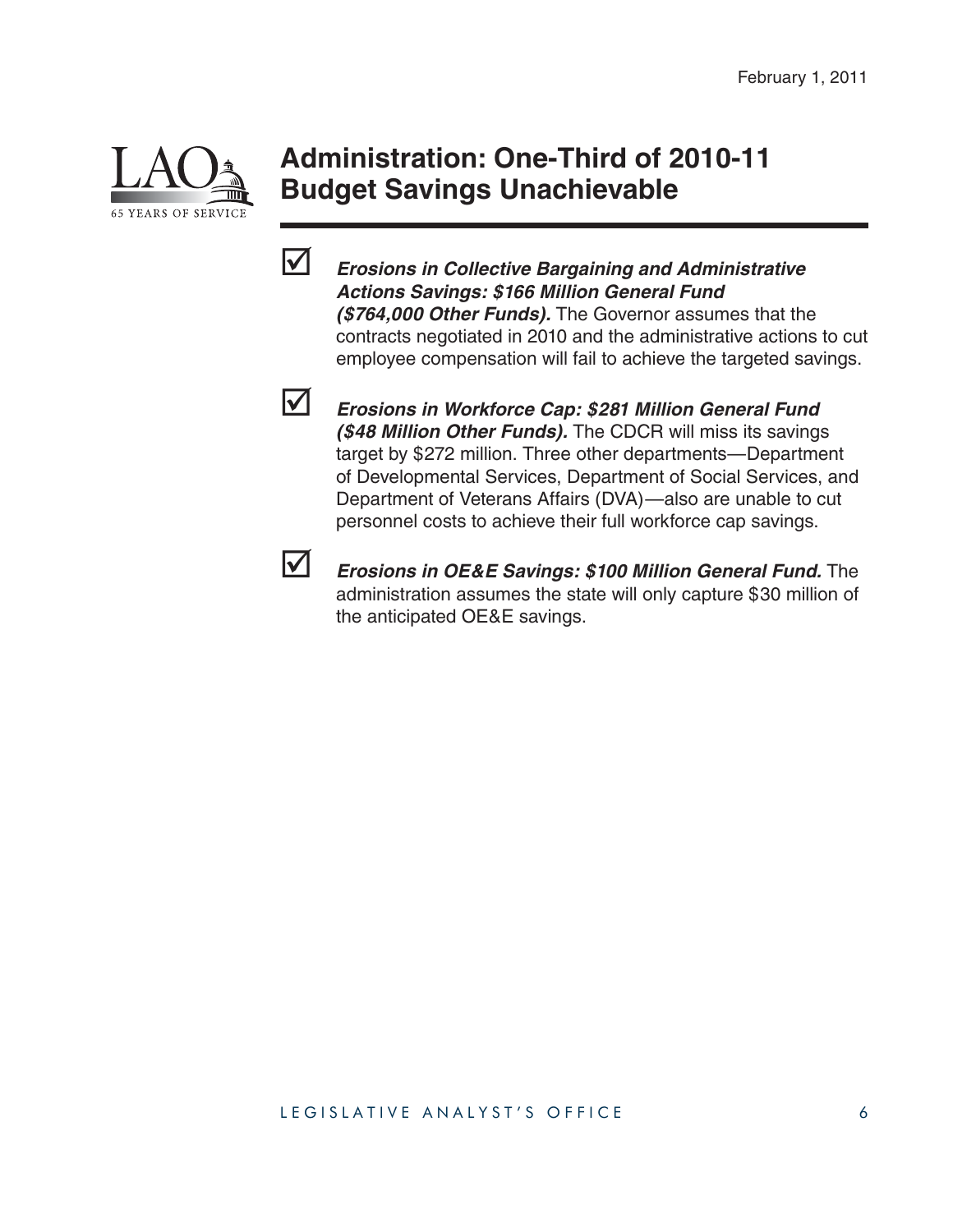

### **Governor's Proposal for 2011-12: \$580 Million General Fund (\$405 Million Other Funds) in New Solutions**



*Collective Bargaining and Administrative Actions.* **The** budget assumes that the state will save \$308 million General Fund (\$207 million other funds) through administrative actions and collective bargaining with the six bargaining units with expired contracts. This estimate assumes that the new MOUs will reduce salary costs for these bargaining units by 10 percent.

**V** *Core Health Care Plan Option.* The state's contribution to employee health care is based on the average cost of the four health plans with the most enrolled state employees. Beginning in the 2012 calendar year, the administration proposes adding a new health plan that provides somewhat less coverage at a lower premium. The budget assumes that this plan will attract enough employees so that the state will realize \$72 million in General Fund savings (\$36 million other funds) in the budget year.

**1** \$200 Million Unallocated Cut. The Governor proposes an unallocated \$200 million cut in General Fund state operations (\$163 million other funds) to improve efficiency. The budget suggests that the cut will focus on (1) reorganizing programs and departments to reduce duplication and inefficiencies; (2) reviewing state peace officer and safety classifications; and (3) reducing costs in other areas like contracting, fleet operations, and cell phone use.



**V** Workforce Cap. The budget assumes that the departments that were unable to achieve their full workforce cap savings in 2010-11 will achieve these savings in 2011-12. (The DVA, however, is given a partial exemption from the workforce cap.)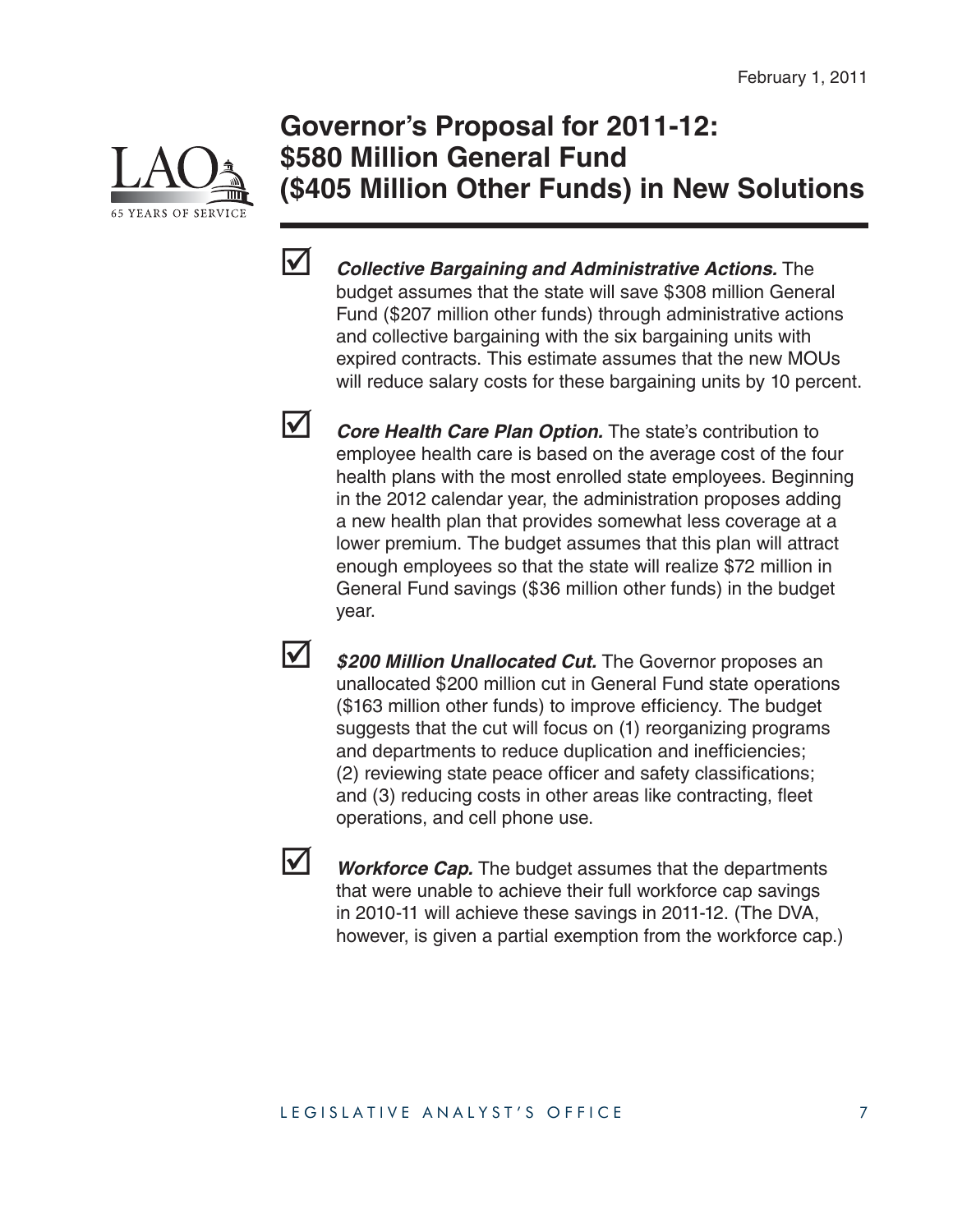

### **LAO Assessment: Half of New Savings Not Likely**



*Collective Bargaining.* The 15 MOUs negotiated in 2010 achieved 8 percent to 10 percent savings in employee compensation. Unless the contracts with the remaining six bargaining units achieve savings at the top end of this spectrum, the state will not realize the savings anticipated in the budget. If the contracts provide 8 percent savings, for example, over \$60 million in assumed General Fund savings (\$40 million other funds) would not be realized.

**Mew Health Plan.** A plan that is less expensive than the current health plans will likely have less coverage. Because the state workforce is aging, we are cautious in assuming that many employees would be attracted to a plan with fewer benefits.



**V** *Unallocated Cuts.* It is unclear how departments would achieve these additional proposed reductions. Further, unallocated reductions effectively remove the Legislature from the decision-making process—leaving departments to make reductions based upon the administration's priorities rather than the Legislature's priorities.



 *Full Workforce Cap Savings Unlikely.* The administration assumes the three departments—including CDCR—that were unable to fully achieve their workforce cap savings in 2010-11 will do so in the budget year. The CDCR has a significant structural shortfall and, to our knowledge, has no plan to achieve these workforce cap savings.